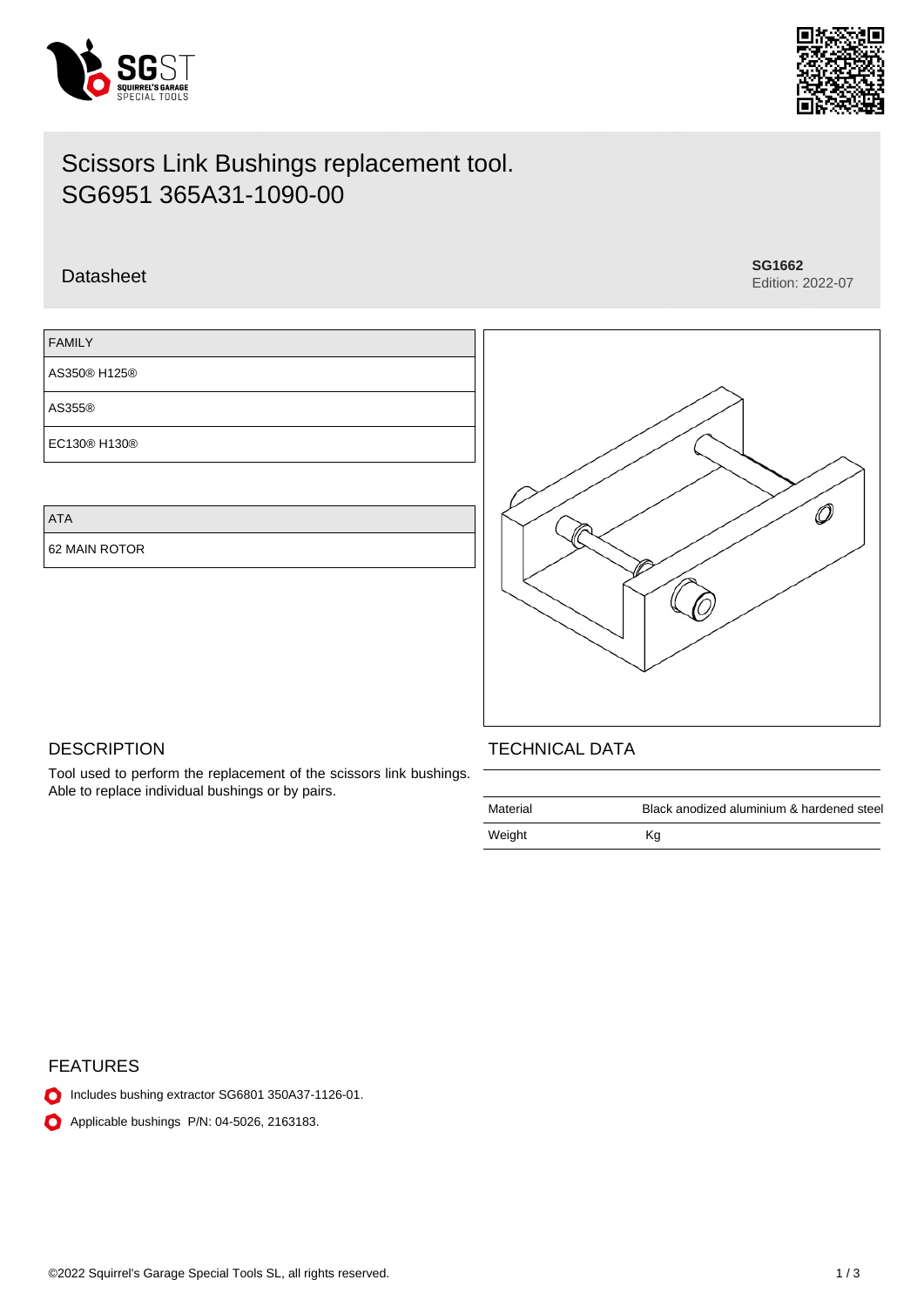

## SAFETY INSTRUCTIONS

This documentation contains important safety notes and instructions on use about Squirrel's Garage SL special tools. In-proper use of tools and non-observance of these safety notes can lead to personal injury and property damage. Squirrel's Garage SL shall accept no liability whatsoever for damage resulting from improper use.

Completely read, understand and observe the safety notes before use.

Use of Squirrel's Garage special tools is intended only for qualified skilled personnel.

Always use personal protective equipment (e.g. safety glasses, safety shoes, protective gloves, suitable working clothes) necessary to protect you from exposure to potential hazards.

Employers are responsible for the safe condition of tools and equipment used; they must notify supervisors and replace damaged tools. Socket wrenches shall not be used when jaws are sprung to the point that slippage occurs. Keep floor as clean and dry as possible to prevent accidental slips or trips when working with Squirrel's Garage special tools.